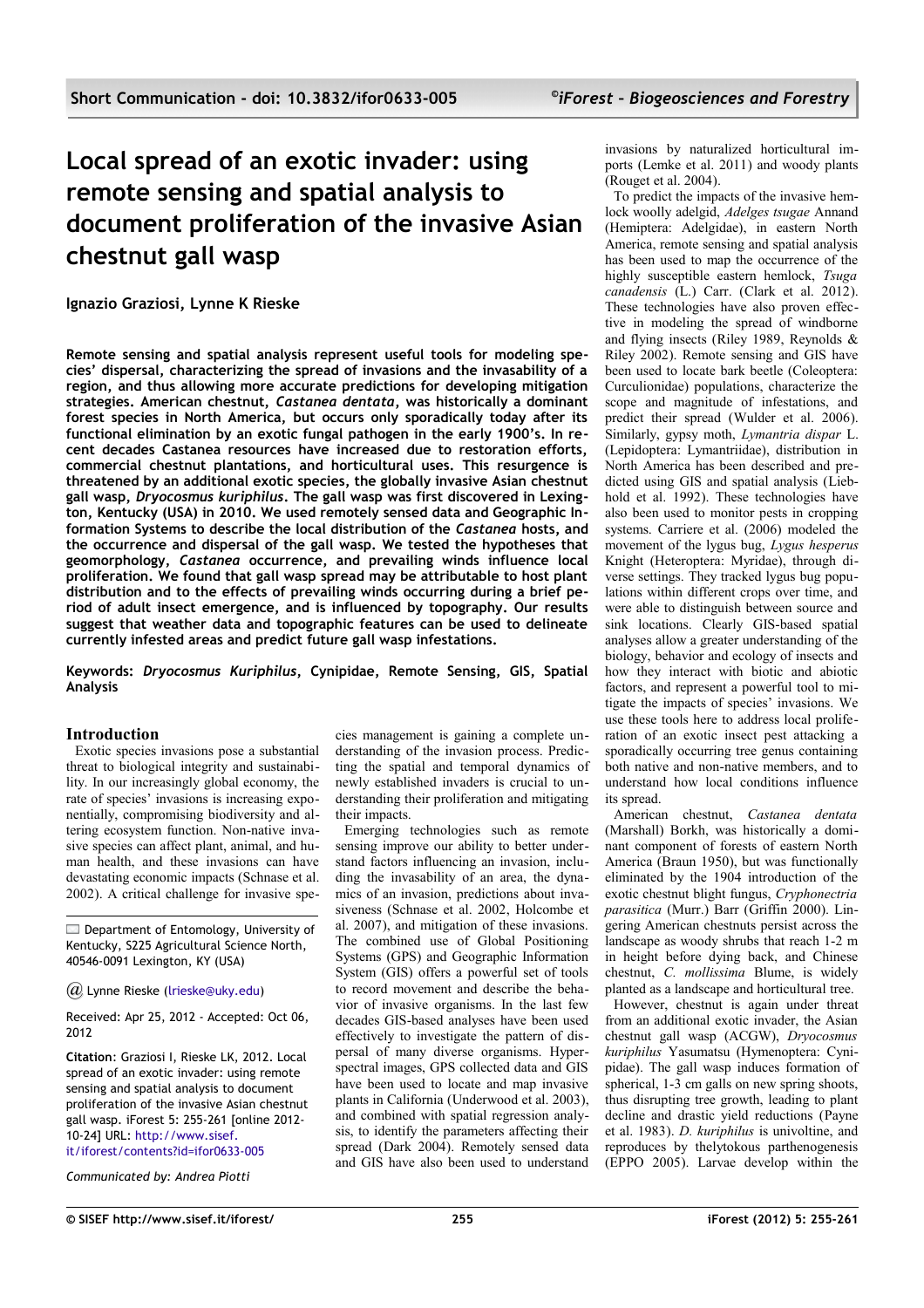

<span id="page-1-0"></span>

multi-chambered galls throughout the spring, pupate, and adults emerge in summer (late May to late July). Adult flight occurs over 10-15 days, depending on latitude (EPPO 2005). Each adult produces 100-150 eggs, and will oviposit up to 20 eggs in a single developing chestnut bud (EPPO 2005), which hatch in 30-40 days. First instar larvae overwinter within dormant chestnut buds until the following spring; gall development occurs concurrently with budbreak and leaf expansion. Detection within dormant buds is impossible by external plant inspection.

Since its initial introduction into North America in Peach County, Georgia, in 1974, the gall wasp has spread throughout the natural range of American chestnut [\(Fig. 1\)](#page-1-0). Initially (1970s and 1980s) range expansion was fairly localized. However, beginning in the late 1990s there was a rapid range expansion in a north-northeasterly direction. Because of its cryptic nature gall wasp infestations spread easily due to movement of infested plant material, evidenced by the appearance of disjunct satellite populations in Ohio and Maryland (Rieske 2007). However dispersal by flight, influenced by winds, likely also plays a role (Anagnostakis 2001, Rieske 2007, Graziosi & Santi 2008, EFSA 2010). Chestnut resources occur sporadically across the landscape, either as lingering American chestnut or as Chinese chestnut trees for horticultural purposes. Presumably *D. kuriphilus* utilized these resources, facilitated by wind, to spread through forested regions from northern Georgia to Virginia in the 1990's and early  $2000$ 's [\(Fig. 1](#page-1-0) - Anagnostakis 2001, Rieske 2007). The Asian chestnut gall wasp is currently established in 11 states [\(Fig. 1\)](#page-1-0), with infestations proliferating throughout the historic range of American chestnut.

On a localized scale, gall wasps disperse by active flight. Winds play a crucial role in influencing adult cynipid flight, with the direction of dispersal being consistent with that of prevailing winds (Hough 1951). Wind speed is critical in determining the mechanism of this dispersal (Oho & Shimura 1970, EFSA 2010). Low wind speeds stimulate adult flight  $(0.15-0.45 \text{ m s}^{-1})$ , after which flying wasps are carried on prevailing winds. While higher wind speeds inhibit flight ( $\geq$  $0.73$  m s<sup>-1</sup>), these will also result in wasps being passively carried with the prevailing winds.

In 2010 the Asian chestnut gall wasp was discovered on a single Chinese chestnut in Lexington, Kentucky (USA). Lexington lies in the heart of the Bluegrass Region (Braun 1950), in an area where suitable host plants occur only very sporadically. Chestnut was historically absent from the Bluegrass (Warton & Barbour 1973), but Chinese or hybrid chestnut trees planted in farmland and urban settings occur. Because the gall wasp is highly invasive in eastern North America and *Castanea* host plants occur only infrequently in the Bluegrass Region, we sought to understand its establishment and proliferation through the area. We used GIS and spatial analysis to map the distribution and dispersal of the gall wasp on a local scale (Lexington, Kentucky USA), and to evaluate factors influencing that spread. We evaluated local distribution of the gall wasp in relation to: (1) chestnut distribution;  $(2)$  landscape features; and (3) prevailing winds. We hypothesized that the local gall wasp population originated from a single source tree, and dispersed locally from the source tree through active flight by adult wasps, facilitated by prevailing winds, since movement of infested plant material within this locale is unlikely.

## **Materials and methods**

The city of Lexington, Kentucky was systematically surveyed for *Castanea* in 2010 and 2011 in the area encompassed within New Circle Rd. [\(Fig. 2\)](#page-2-1). An additional area extending 1 km beyond New Circle Rd. was also surveyed. Each located chestnut was geo-positioned using a portable GPS device (Garmin Ltd, Olathe KS, USA), characterized (height, diameter, crown condition), and the presence or absence of the gall wasp was recorded [\(Tab. 1\)](#page-3-0). These geopositioned chestnuts delineate our study area, and occur within an  $8 \times 5$  km<sup>2</sup> area [\(Fig. 3\)](#page-2-0), with elevation ranging from 240 to 330 m a.s.l.

Data on chestnut location and condition were georeferenced and included in a GIS using ArcGIS10 (ESRI, Redlands, CA, USA). Additional data obtained for spatial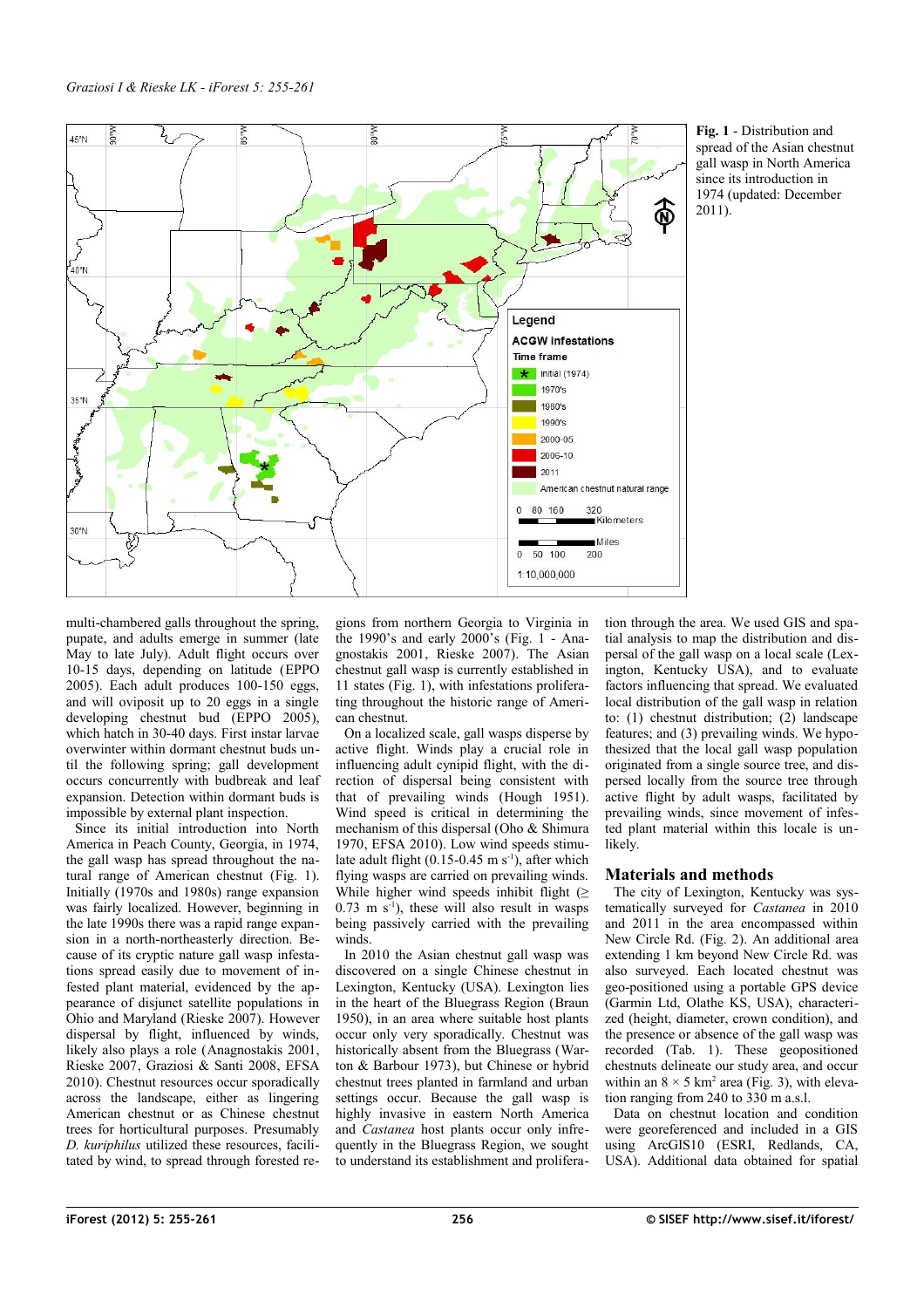<span id="page-2-1"></span>



analysis included Fayette County boundaries, major roads, topographic information and digital orthoimages from the Kentucky Geographic Network website (Commonwealth of Kentucky 2011). We also obtained a digital elevation model (DEM) with 9.1 m (30 ft) resolution from the US Geological Survey National Elevation Dataset (USGS 2011) and a second digital elevation model with 1.5 m (5 ft) resolution from the Geographic Network (Commonwealth of Kentucky 2011).

These additional data were combined with the results of our survey using ArcGIS10 to produce maps. Digital elevation models were used to visualize slope and aspect  $(9.1 \text{ m} =$ 

<span id="page-2-0"></span>**Fig. 3** - Location of *Castanea* trees and the relative incidence and location of gall wasp infested trees within the study area of Fayette Co., KY (USA).

30 ft DEM) and land shape (high resolution 1.5 m = 5 ft DEM). Land shape was visualized by applying a dynamic range adjustment to the DEM (Bolstad 2005). The slope was represented by using natural breaks (Jenks optimization method - Jenks 1967).

Wind direction and speed were extracted from the monthly climatological data of the Kentucky Climate Center (Western Kentucky University 2011) for the time period corresponding to the emergence and adult flight period for those wasps causing the infestation observed in 2011 (June 23 to July 4, 2010). These measurements were generated at the University of Kentucky South Farm (Lat. 37.98°, Lon. -84.53°), located 13.5 km south-southwest of the initial gall wasp find.

#### **Results and Discussion**

#### *Chestnut distribution*

Our survey revealed the presence of 27 Castanea trees in a 40 km<sup>2</sup> area [\(Fig. 3\)](#page-2-0) within the greater surveyed area. Twenty trees were discovered in 2010 and seven additional trees were located in 2011 [\(Tab. 1\)](#page-3-0). The majority (81%) are Chinese chestnut planted in residential yards or as street trees. Two (7%) are American chestnuts, two are *C. dentata* × *C. mollissima* hybrids, and one (4%) is a chinquapin (*C. pumila*). Chestnut

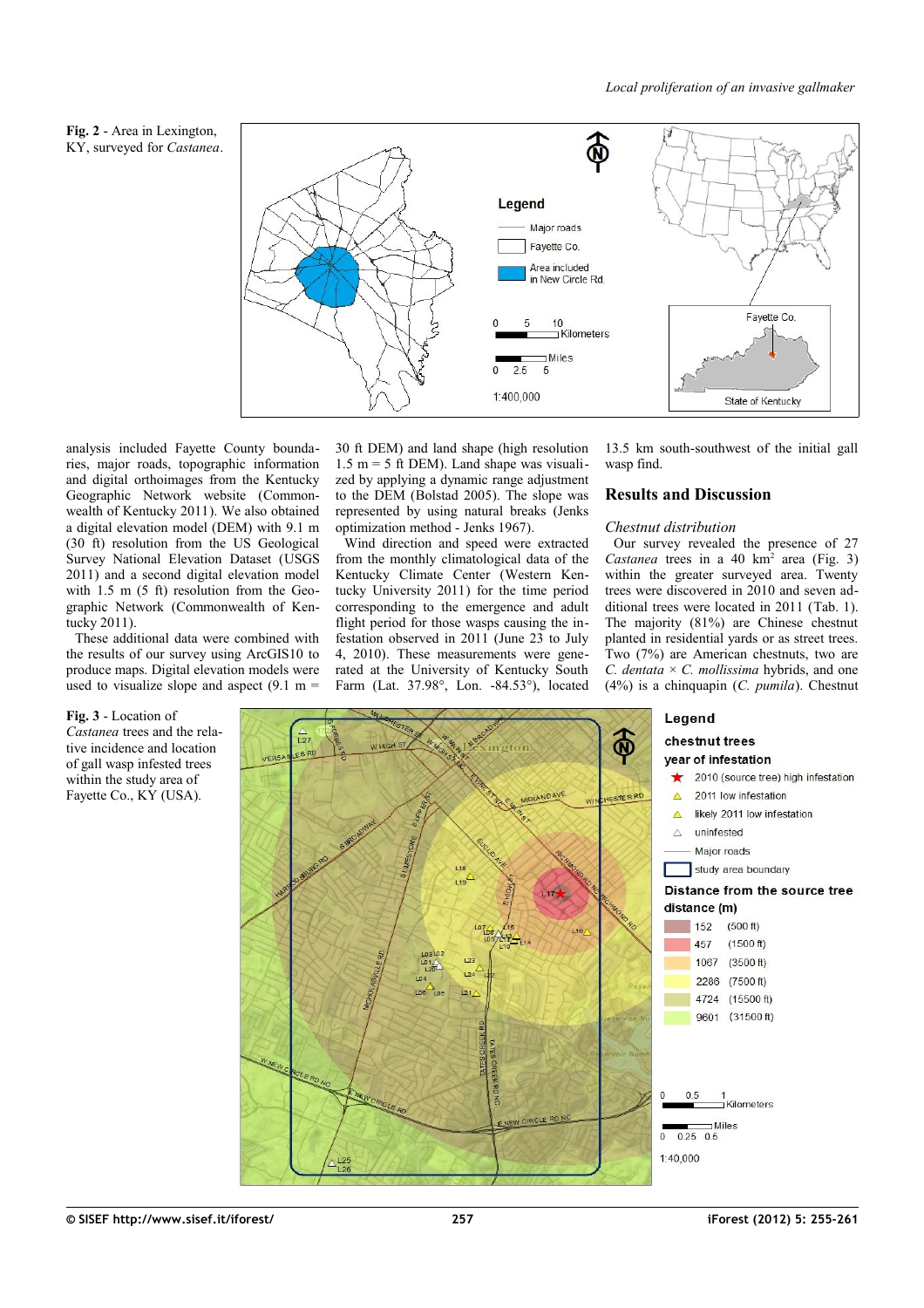<span id="page-3-0"></span>

| Tab. 1 - Location and characteristics of <i>Castanea</i> resources and status of infestation by the Asian chestnut gall wasp in Fayette County, KY            |
|---------------------------------------------------------------------------------------------------------------------------------------------------------------|
| (USA), determined during a systematic survey (2010-2011). L17 tree is the presumed infestation source. (a): diameter at 1.4 m above ground                    |
| level; (b) crown condition - (1): live canopy 90-100%; (2) : live canopy 75-90%; (3): live canopy $\langle 75\%;$ (c): ACGW infestation - low: $\langle 30\%$ |
| shoots galled, high: $>30\%$ shoots galled (Gyoutoku & Uemura 1985, EFSA 2010). (*): estimated year of infestation.                                           |

| No.             | <b>Chestnut</b><br>species | Location  | <b>Setting</b> | <b>Elev</b><br>(m) | <b>Slope</b><br>$(\%)$ | Aspect    | Height<br>(m)  | Diameter <sup>a</sup><br>(cm) | Crown<br>condition <sup>b</sup> | <b>ACGW</b><br>infestation <sup>c</sup> | <b>Initial</b><br>report<br>(yr) |
|-----------------|----------------------------|-----------|----------------|--------------------|------------------------|-----------|----------------|-------------------------------|---------------------------------|-----------------------------------------|----------------------------------|
| L <sub>01</sub> | C. dentata                 | Arboretum | park           | 317.6              | 5.8                    | S         | $\overline{c}$ | 5                             |                                 | none                                    |                                  |
| L <sub>02</sub> | Hybrid                     | Arboretum | park           | 318.3              | 3.7                    | S         | 4.5            | 14                            |                                 | none                                    |                                  |
| L <sub>03</sub> | Hybrid                     | Arboretum | park           | 318.3              | 3.4                    | S         | 3              | 7                             |                                 | none                                    |                                  |
| L <sub>04</sub> | C. mollissima              | Arboretum | park           | 318                | 1.5                    | W         | 5              | 12                            |                                 | low                                     | 2011                             |
| L <sub>05</sub> | C. mollissima              | Arboretum | park           | 318.2              | 1.4                    | W         | 4              | 9                             |                                 | low                                     | 2011                             |
| L <sub>06</sub> | C. mollissima              | Arboretum | park           | 317.9              | 1.1                    | W         | 8.5            | 26                            | $\overline{c}$                  | low                                     | 2011                             |
| L <sub>07</sub> | C. mollissima              | Cooper    | yard           | 313.2              | 4.5                    | <b>NE</b> | 10             | 46                            |                                 | low                                     | 2011                             |
| L <sub>08</sub> | C. mollissima              | Cooper    | yard           | 318.3              | 2.9                    | <b>NW</b> | 5.5            | 25                            |                                 | none                                    |                                  |
| L <sub>09</sub> | C. mollissima              | Cooper    | yard           | 319.1              | 1.3                    | W         | 5.5            | 26                            |                                 | none                                    |                                  |
| L10             | C. mollissima              | Cassidy   | street         | 316.6              | 0.2                    | <b>NE</b> | 8              | 32                            |                                 | low                                     | 2011                             |
| L11             | C. mollissima              | Cassidy   | street         | 316.4              | 0.6                    | SE        | 8              | 38                            | $\overline{c}$                  | low                                     | 2011                             |
| L12             | C. mollissima              | Cassidy   | street         | 316.4              | 0.6                    | SE        | 8.5            | 42                            | $\overline{c}$                  | low                                     | 2011                             |
| L13             | C. mollissima              | Cassidy   | street         | 316.2              | 1.3                    | NE        | 9              | 38                            | $\overline{c}$                  | low                                     | 2011                             |
| L14             | C. mollissima              | Cassidy   | street         | 316.1              | 2.2                    | NW        | 9.5            | 44                            | $\overline{c}$                  | low                                     | 2011                             |
| L15             | C. mollissima              | Cassidy   | street         | 316.1              | 2.4                    | <b>NW</b> | 9.5            | 37                            | $\overline{c}$                  | low                                     | 2011                             |
| L16             | C. mollissima              | Fontaine  | yard           | 315.7              | 3.5                    | <b>NE</b> | 8.5            | 32                            | 1                               | low                                     | 2011                             |
| L17             | C. mollissima              | Fincastle | yard           | 310.3              | 3                      | <b>SW</b> | 8.5            | 31                            | $\overline{c}$                  | high                                    | 2010                             |
| L18             | C. mollissima              | Oldham    | yard           | 303.7              | 0.5                    | NW        | 13.5           | 38                            | 2                               | low                                     | 2011                             |
| L19             | C. mollissima              | Oldham    | vard           | 304.4              | 0.6                    | W         | 8.5            | 22                            |                                 | low                                     | 2011                             |
| L20             | C. pumila                  | Arboretum | park           | 316.7              | 6.4                    | <b>SW</b> | 1.5            | 4                             |                                 | none                                    |                                  |
| L21             | C. mollissima              | Tateswood | vard           | 308.5              | 2.9                    | S         | 11             | 39                            |                                 | low                                     | 2011*                            |
| L22             | C. mollissima              | Garden    | vard           | 314.1              | 2                      | <b>SW</b> | 3.5            | 6                             |                                 | low                                     | 2011*                            |
| L23             | C. mollissima              | Garden    | yard           | 313.9              | 2                      | <b>SW</b> | 6.5            | 22                            | $\overline{c}$                  | low                                     | $2011*$                          |
| L24             | C. mollissima              | Garden    | yard           | 314                | 2                      | <b>SW</b> | $7.5$          | 22                            | $\overline{c}$                  | low                                     | $2011*$                          |
| L25             | C. mollissima              | Wilson    | yard           | 307                | 5.5                    | <b>NE</b> | 8.5            | 30                            | $\overline{c}$                  | none                                    |                                  |
| L26             | C. mollissima              | Wilson    | yard           | 306.5              | 4                      | <b>NE</b> | 7.5            | 30                            | 3                               | none                                    |                                  |
| L27             | C. dentata                 | McConnell | woods          | 282.4              | 13.2                   | N         | 4              | $\overline{7}$                |                                 | none                                    |                                  |

resources in Fayette County are clustered [\(Fig. 3\)](#page-2-0); nine (33%) *C. mollissima* are growing in the Cassidy - Cooper area. Seven (26%) are growing in the University of Kentucky Arboretum and State Botanical Garden, including three Chinese chestnuts, both hybrids, a single American and a chinquapin. Land shape clearly influences chestnut occurrence in our study area, but chestnut occurrence is confounded by human influences. All are growing at elevations of 303-319 m a.s.l. [\(Tab. 1,](#page-3-0) [Fig. 4\)](#page-4-2). The majority are located on low  $(3-15%)$  slopes [\(Tab.](#page-3-0) [1,](#page-3-0) [Appendix 1\)](#page-6-1), but their aspect is variable [\(Tab. 1,](#page-3-0) [Appendix 2\)](#page-6-0).

#### *Gall wasp presence and landscape features*

In 2010 the gall wasp was found only on a single tree (L17) facing southeast [\(Tab. 1,](#page-3-0) [Fig. 3\)](#page-2-0). The initial gall wasp discovery was well established and the infestation level was high; this tree is considered the source tree for subsequent gall wasp infestations. After the initial gall wasp find in 2010, 17 additional hosts were found to be infested in 2011, primarily located in a south southwest direction. Thirteen of those trees were gall free during the initial 2010 survey, thus indicating that the 2011 infestations were due to dispersal of the wasp during the adult flight in summer 2010. The remaining four trees were surveyed for the first time in 2011 and found to be already infested. However, their very low galling rate suggests those trees were initially infested in summer 2010 as well. Seven trees remain gall wasp free. Thus 67% of the chestnut in our study area (18 trees) harbor confirmed gall wasp populations [\(Tab. 1,](#page-3-0) [Fig. 3\)](#page-2-0).

The trees newly infested in 2011 had very low gall wasp populations, and were 700 -2700 m from the source tree, in a primarily south-southwest direction [\(Fig. 3\)](#page-2-0). Aspect plays a role in gall wasp occurrence, since many of these newly infested trees were oriented northeast or east, essentially facing the source tree. Collectively this information suggests that the source tree and the infested chestnut are situated in positions exposed to the same wind flows: higher elevation (ridges), source tree facing newly infested trees, and low slopes.

## *Prevailing winds*

There was a 12 days period of adult gall wasp flight in 2010 (June 23 - July 4) during which ambient conditions were relevant. The average daily temperature during this period was 24.3 °C, well within the acceptable temperature range for adult wasp flight [\(Tab. 2\)](#page-4-1). Measurable precipitation, which clearly could impede flight, was recorded only on two days (24 and 28 June), during which solar radiation was less than  $20 \text{ MJ m}^2$  and below the mean for the 12 days flight period  $(19.9 \text{ MJ } \text{m}^2)$ . The average relative humidity, 66%, did not deviate from normal [\(Tab.](#page-4-1) [2\)](#page-4-1). On four days (June 25, June 30, July 1, and July 2) prevailing winds were south westerly. On one day (June 29) prevailing winds were directed easterly [\(Tab. 2\)](#page-4-1). During the remaining days winds were directed mainly northeasterly at 1.8-4 m  $s^{-1}$  (mean = 3)  $m s<sup>-1</sup>$  - [Tab. 2\)](#page-4-1), appropriate for passive adult transport  $(> 2.1 \text{ m s}^{-1})$  rather than active flight.

In 2010 we located a single heavily gall-infested source tree. In 2011, sixteen of the 21 trees (76%) located southwest and east of the source tree were infested. Prevailing winds during adult flight (June 23 - July 4, 2010) were sufficient to account for the pattern of gall wasp-infested chestnuts documented in our surveys [\(Fig. 5\)](#page-4-0). Nevertheless we must use caution in interpreting our result. The majority of the chestnut we located were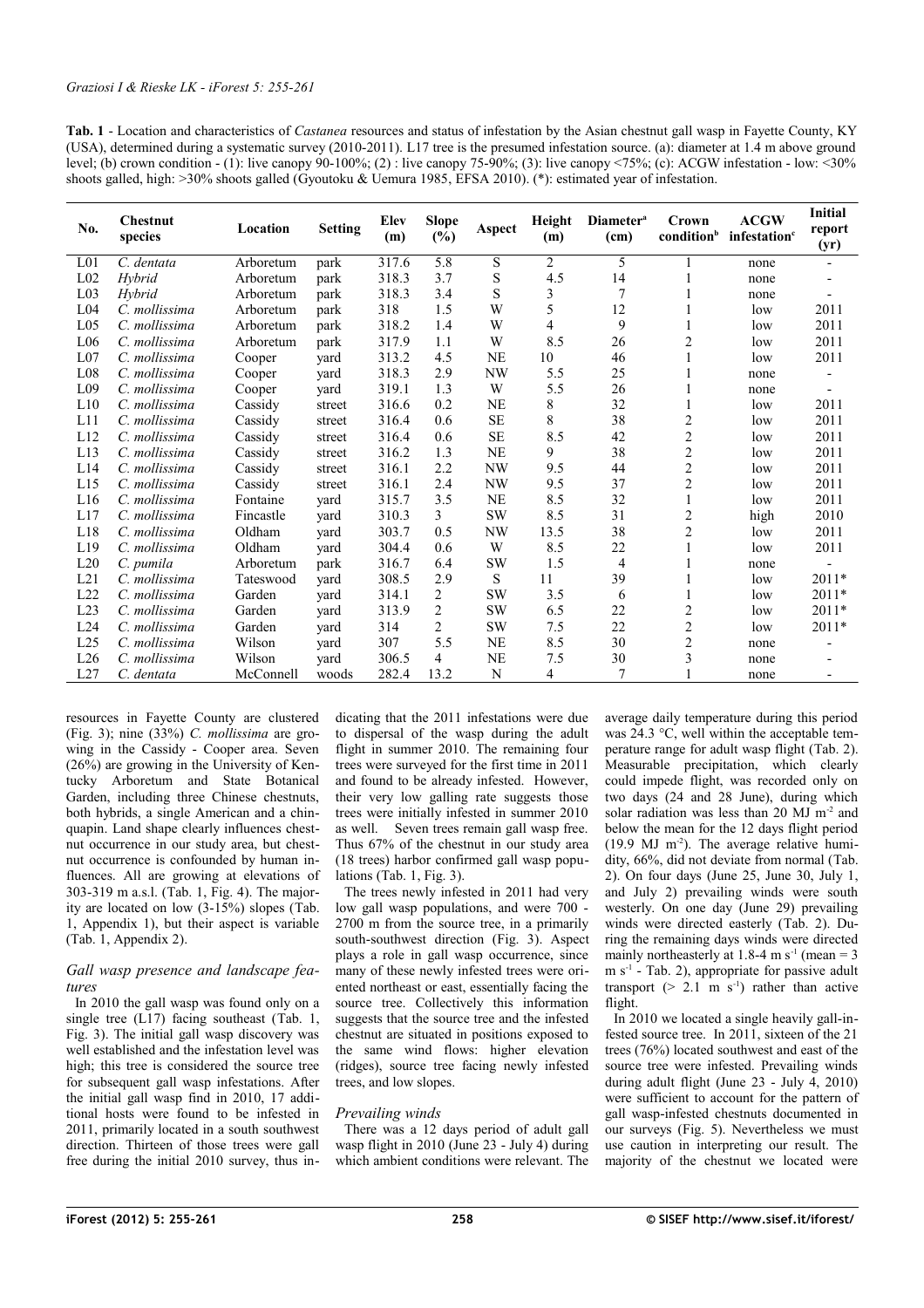<span id="page-4-2"></span>**Fig. 4** - Digital elevation modeling (1.5 m resolution) demonstrates that chestnut occurs at relatively consistent elevations in the study area. See also [Tab. 1.](#page-3-0)



<span id="page-4-1"></span>**Tab. 2** - Ambient conditions in Fayette Co., KY (USA), during the adult flight period of *Dryocosmus kuriphilus* (23 Jun - 4 Jul 2010)

|            | <b>Mean T</b> | Precipitation | <b>Solar radiation</b> | <b>Humidity</b> | Wind        |            |  |
|------------|---------------|---------------|------------------------|-----------------|-------------|------------|--|
| Date       | (C)           | (mm)          | (MJ/m <sup>2</sup> )   | minimum $(\% )$ | maximum (%) | direction  |  |
| $23$ -Jun  | 27.3          | $\theta$      | 27.5                   | 47              | 90          | <b>SW</b>  |  |
| $24-Jun$   | 25.8          | 4.6           | 17.5                   | 48              | 88          | W          |  |
| $25 - Jun$ | 24.8          | $\theta$      | 29.5                   | 40              | 86          | <b>NNE</b> |  |
| $26$ -Jun  | 25.4          |               | 27.4                   | 50              | 95          | <b>SW</b>  |  |
| $27 - Jun$ | 27.6          | $\Omega$      | 25.7                   | 57              | 89          | <b>SW</b>  |  |
| $28-Jun$   | 24.2          | 3.8           | 15.9                   | 63              | 96          | <b>WSW</b> |  |
| $29-Jun$   | 24.9          | $\Omega$      | 24.6                   | 39              | 98          | NW         |  |
| $30-J$ un  | 21.3          |               | 30                     | 38              | 83          | <b>NE</b>  |  |
| $1-Jul$    | 20.1          |               | 31.2                   | 32              | 77          | NE         |  |
| $2-Jul$    | 20.8          |               | 31.5                   | 31              | 78          | <b>ENE</b> |  |
| $3-Jul$    | 23.7          |               | 27.8                   | 37              | 75          | <b>SSW</b> |  |
| $4-Jul$    | 25.7          |               | 24.8                   | 47              | 93          | <b>SSW</b> |  |

<span id="page-4-0"></span>**Fig. 5** - Hypothesized movement of the chestnut gall wasp in Lexington in the period June 23 - July 4 2010, resulting in newly infested trees in 2011.

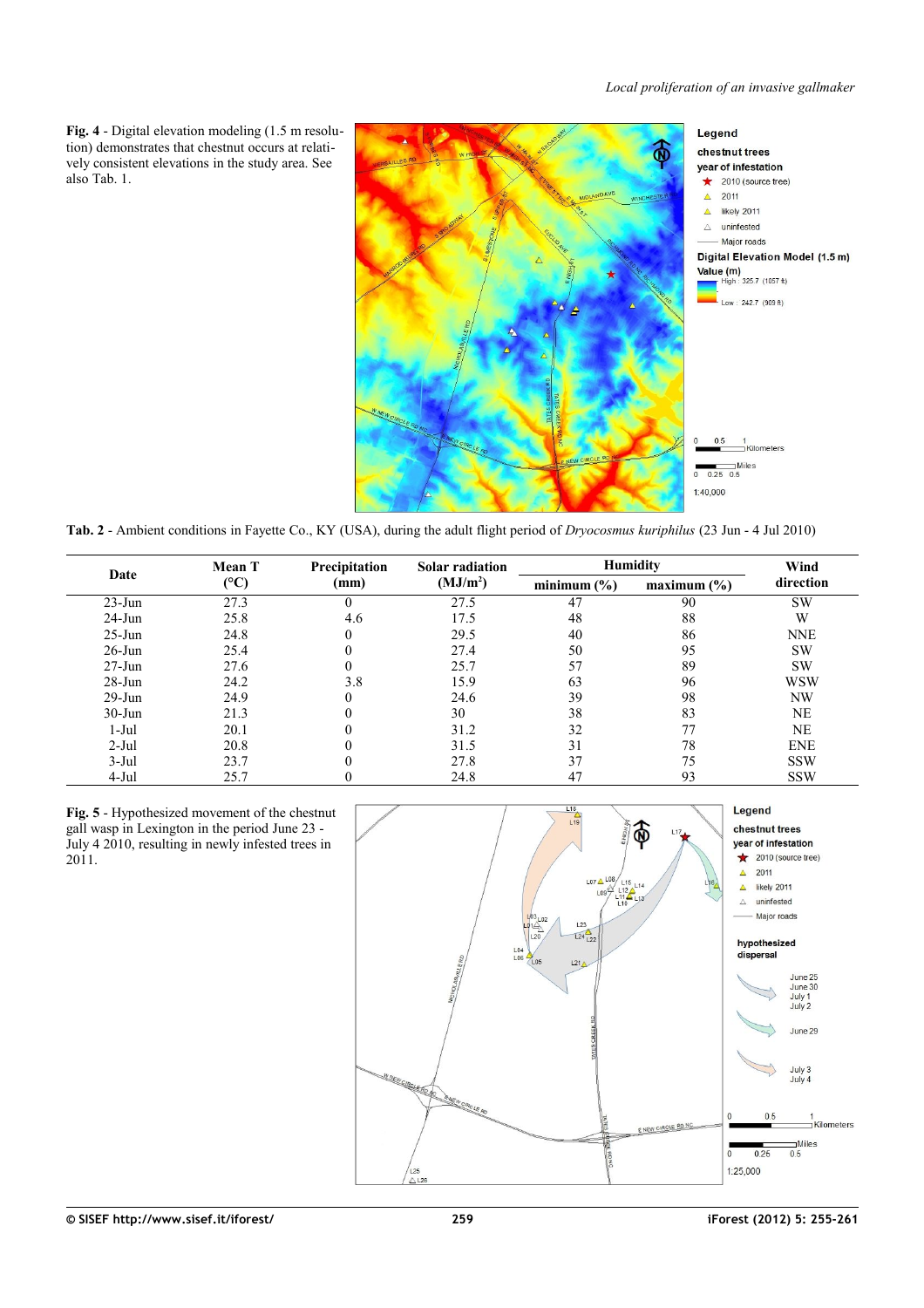southwest of the source tree, so it's conceivable that the geographic distribution of these hosts could in and of itself be the cause of the infestation pattern we observed. However, to fully test our hypothesis would require a more evenly distributed host plant base than what is available in Lexington.

Our data suggest that proliferation of the gall wasp through the city of Lexington was determined by host plant distribution and was strongly affected by prevailing winds. Wind is a well-documented factor influencing insect dispersal (Johnson 1966, Gressit & Yoshimoto 1974, Moser et al. 2009, Eagles et al. 2011), including that of a cynipid gallmaker on oak (*Quercus* sp. - Hough 1951), and is an important aspect of pest dispersal in agro forest settings (Epila 1988). Our data suggests that adult Asian chestnut gall wasps were transported by wind in a southwesterly direction from the source tree to suitable hosts on four dates [\(Fig. 5\)](#page-4-0): June 25, June 30, July 1 and July 2. Evidence also suggests that winds blowing southeasterly on June 29 facilitated movement of wasps from the source tree to the tree L16, located south southeast of the source tree [\(Fig. 5\)](#page-4-0). Furthermore, winds on July 3 and 4 were of suitable speed and an appropriate direction to passively transport adults to two trees in the northeastern edge of the study area (L18 and L19 - [Fig. 5\)](#page-4-0).

Not all hosts southwest of the source tree were infested. The gall-free trees L08 and L09 were heavily pruned in winter 2010, potentially removing infested buds and locally extinguishing the gall wasp population. Trees L1, L2, L3 and L20 are surrounded by vegetation that may have perturbed wind flow, disrupting exposure to prevailing winds that would carry adult wasps and lead to gall wasp infestations. Vegetation, buildings, and other windbreaks do impact local insect movement (Hough 1951, Pasek 1988), and likely play a role in the patterns of gall wasp proliferation we observed.

The maximum distance the gall wasp dispersed in Lexington during the 2010 flight period was the distance between the source tree L17 and the L4 L5 L6 cluster, approximately 3 km [\(Fig. 3,](#page-2-0) [Fig. 5\)](#page-4-0). The gall wasp did not colonize trees L25 and L26, located 6 km southwest of the source, but those are very isolated hosts at twice the distance. Our findings on local gall wasp proliferation are comparable with data from Europe, where gall wasp dispersal by flight has been reported at 8 km per year (EFSA 2010). Dispersal rates of 15-25 km per year were reported in the USA in the years immediately following the gall wasp introduction in Georgia in 1974, but the movement of infested plant material was likely involved (Rieske 2007).

#### **Conclusions**

We used remotely sensed data and GIS

technology to characterize local proliferation of a newly arrived exotic insect, the Asian chestnut gall wasp, attacking a sporadically occurring tree in the Bluegrass Region of Kentucky. We sought to understand how host plant distribution, landscape characters, and prevailing winds might influence the gall wasp's spread in the formative stages of the invasion and barring movement of infested plant material by humans.

This is the first use of remotely sensed data and GIS analysis to document movement of the invasive Asian chestnut gall wasp. Our analysis provides insight into factors that affect the local spread and proliferation of the gall wasp in a newly invaded area. The gall wasp colonized 17 sporadically distributed hosts found at a very low density within a 40 km2 area. Our analysis demonstrates how the invasiveness of the gall wasp is enhanced by abiotic factors. This work will provide a useful tool and model system to test hypotheses and to make predictions about the spread of this invasive pest on local scale, leading to appropriate mitigation efforts.

#### **Acknowledgements**

The authors thank Demetrio Zourarakis for assistance with experimental protocol, Melanie Sprinkle for field assistance, and Josh Adkins, Luke Dodd, and two anonymous referees for reviewing early versions of this manuscript. This work was funded in part by the Italian Fulbright Commission (to IG), the Northern Nut Grower's Association, the American Chestnut Foundation, the USDA Forest Service, and McIntire Stennis Funds from the Kentucky Agricultural Experiment Station, and is published as Experiment Station Project 12-08-032.

## **References**

Anagnostakis SL (2001). The effect of multiple importations of pests and pathogens on a native tree. Biological Invasions 3:245-254. - doi: [10.1023/A:1015205005751](http://dx.doi.org/10.1023/A:1015205005751)

Bolstad P (2005). GIS fundamentals: a first text on geographic information systems. Eider Press, Saint Paul, MN, USA.

- Braun EL (1950). Deciduous forests of eastern North America. McGraw-Hill, NY, USA.
- Carriere Y, Ellsworth PC, Dutilleul P, Ellers-Kirk C, Barkley V, Antilla L (2006). A GIS-based approach for area wide pest management: The scales of Lygus hesperus movements to cotton from alfalfa, weeds, and cotton. Entomologia Experimantalis et Applicata 118: 203-210. - doi: [10.1111/j.1570-7458.2006.00384.x](http://dx.doi.org/10.1111/j.1570-7458.2006.00384.x)
- Clark JT, Fei S, Liang L, Rieske LK (2012). Mapping eastern hemlock: Comparing classification techniques to evaluate susceptibility of a fragmented and valued resource to an exotic invader, the hemlock wooly adelgid. Forest Ecology and Management 266: 216-222. - doi: [10.1016/j.](http://dx.doi.org/10.1016/j.foreco.2011.11.030) [foreco.2011.11.030](http://dx.doi.org/10.1016/j.foreco.2011.11.030)

Commonwealth of Kentucky (2011). Kentucky

Geographic Division of Geographic Information Network. Commonwealth of Kentucky, KY, USA. [online] URL:<http://kygeonet.ky.gov/>

- Dark SJ (2004). The biogeography of invasive alien plants in California: an application of GIS and spatial regression analysis. Diversity and Distribution 10:1-9. - doi: [10.1111/j.1472-4642.2004.](http://dx.doi.org/10.1111/j.1472-4642.2004.00054.x) 00054 x
- Eagles D, Deveson T, Walker PJ, Zalucki MP, Durr P (2011). Evaluation of long-distance dispersal of Culicoides midges into northern Australia using a migration model. Medical and Veterinary Entomology 26 (3): 334-340. - doi: [10.1111/j.1365-2915.2011.01005.x](http://dx.doi.org/10.1111/j.1365-2915.2011.01005.x)
- EFSA (2010). Risk assessment of the oriental chestnut gall wasp, *Dryocosmus kuriphilus* for the EU territory and identification and evaluation of risk management options (EFSA Panel on Plant Health PLH ed). European Food Safety Authority, Parma, Italy. EFSA Journal 8 (6): 1619. - doi: [10.2903/j.efsa.2010.1619](http://dx.doi.org/10.2903/j.efsa.2010.1619)
- Epila JSO (1988). Wind, crop pests and agroforest design. Agricultural Systems 26: 99-110. - doi: [10.1016/0308-521X\(88\)90063-7](http://dx.doi.org/10.1016/0308-521X(88)90063-7)
- EPPO (2005). *Dryocosmus kuriphilus*. European and Mediterranean Plant Protection Organization. EPPO Bulletin 35: 422-424. - doi: [10.1111/j.1365-2338.2005.00849.x](http://dx.doi.org/10.1111/j.1365-2338.2005.00849.x)
- Graziosi I, Santi F (2008). Chestnut gall wasp (*Dryocosmus kuriphilus*): spreading in Italy and new records in Bologna province. Bulletin of Insectology 61: 343-348. [online] URL: [http://www.bulletinofinsectology.org/pdfarticles/](http://www.bulletinofinsectology.org/pdfarticles/vol61-2008-343-348graziosi.pdf) [vol61-2008-343-348graziosi.pdf](http://www.bulletinofinsectology.org/pdfarticles/vol61-2008-343-348graziosi.pdf)
- Gressit JL, Yoshimoto CM (1974). Insect dispersal studies in northern Alaska. Pacific Insects 16:11-30. [online] URL: [http://hbs.bishopmu](http://hbs.bishopmuseum.org/pi/pdf/16(1)-11.pdf)[seum.org/pi/pdf/16\(1\)-11.pdf](http://hbs.bishopmuseum.org/pi/pdf/16(1)-11.pdf)
- Griffin GJ (2000). Blight control and restoration of the American chestnut. Journal of Forestry 98: 22-27. [online] URL: [http://www.ingentacon](http://www.ingentaconnect.com/content/saf/jof/2000/00000098/00000002/art00010)[nect.com/content/saf/jof/2000/00000098/000000](http://www.ingentaconnect.com/content/saf/jof/2000/00000098/00000002/art00010) [02/art00010](http://www.ingentaconnect.com/content/saf/jof/2000/00000098/00000002/art00010)
- Gyoutoku Y, Uemura M (1985). Ecology and biological control of the chestnut gall wasp, *Dryocosmus kuriphilus* Yasumatsu (Hymenoptera Cynipidae). 1. Damage and parasitisation in Kumamoto Prefecture. Proceedings of the Association for Plant Protection of Kyushu 31: 213- 215. - doi: [10.4241/kyubyochu.31.213](http://dx.doi.org/10.4241/kyubyochu.31.213)
- Holcombe T, Stohlgren TJ, Jarnevich C (2007). Invasive pest management and research using GIS. In: Proceedings of the "International Symposium on Managing Vertebrate Invasive Species". USDA/APHIS 2007, pp. 108-114.
- Hough JS (1951). The effect of wind on the distribution of cynipid galls caused by *Neuroterus lenticularis* Olivier. Journal of Animal Ecology 20: 165-168. - doi: [10.2307/1534](http://dx.doi.org/10.2307/1534)
- Jenks GF (1967). The data model concept in statistical mapping. International Yearbook of Cartography 7: 186-190.
- Johnson CG (1966). A functional system of adaptive dispersal by flight. Annual Review of Entomology 11: 233-260. - doi: [10.1146/annurev.en.](http://dx.doi.org/10.1146/annurev.en.11.010166.001313) [11.010166.001313](http://dx.doi.org/10.1146/annurev.en.11.010166.001313)